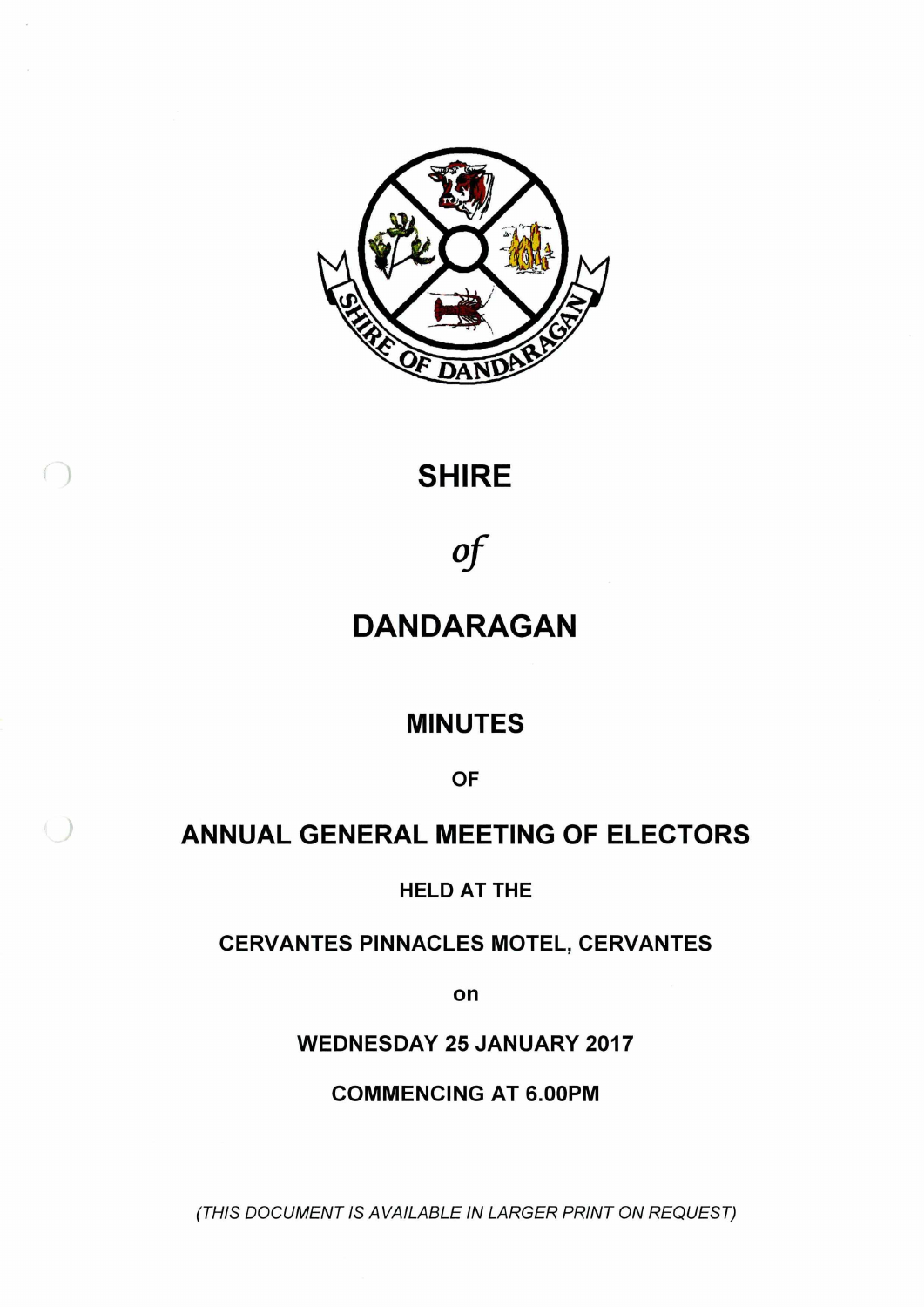## **Table of Contents**

|  | 3.1 ANNUAL GENERAL MEETING OF ELECTORS HELD 28 JANUARY 20161 |  |
|--|--------------------------------------------------------------|--|
|  | 4. RECEIVING OF THE 2015 / 2016 ANNUAL REPORT  1             |  |
|  |                                                              |  |
|  |                                                              |  |
|  |                                                              |  |
|  |                                                              |  |
|  |                                                              |  |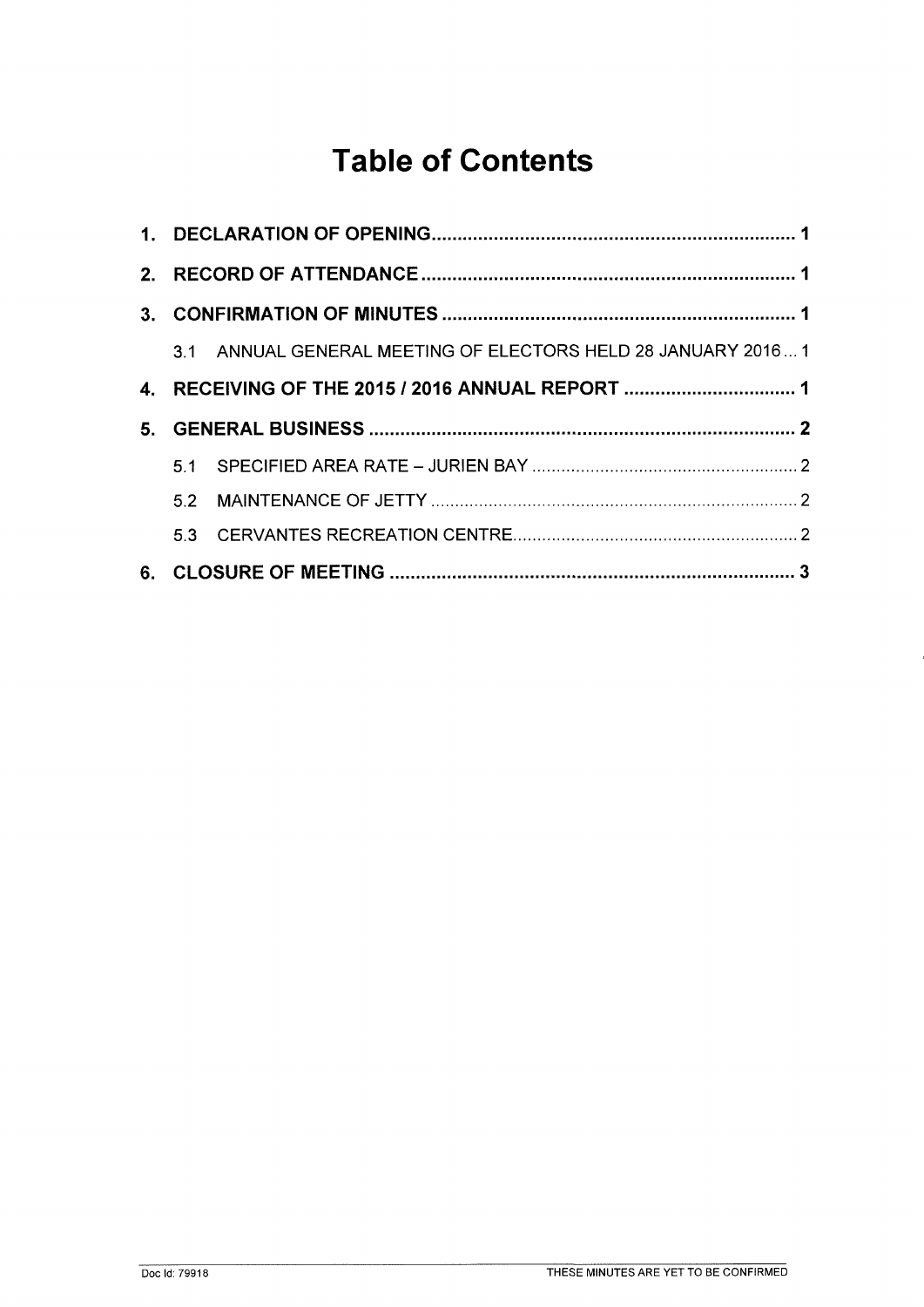**MINUTES OF ANNUAL GENERAL MEETING OF ELECTORS 25 JANUARY 2017**

#### <span id="page-2-0"></span>**1. DECLARATION OF OPENING**

The President declared the meeting open at 6.00pm.

#### **2. RECORD OF ATTENDANCE**

#### **Councillors:**

Councillor L Holmes (President) Councillor J Kulisa Councillor K McGlew Councillor M Sheppard Councillor P Scharf Councillor D Richardson

#### **Staff:**

Mr <sup>I</sup> Rennie (Deputy Chief Executive Officer) Mr S Clayton (Executive Manager Corporate & Community Services) Mr G Yandle **(Executive Manager Infrastructure)** 

### **Apologies:**

Councillor D Slyns (Deputy President) Mr T Nottle **Matter Controllering Controllering Controllering (Chief Executive Officer)** 

#### **Electors / members of the public:**

John Astill, Margaret Stewart, Kerry Howe, Clinton Strugnell, Mickey Russell, Dianne Knight

#### <span id="page-2-1"></span>**3. CONFIRMATION OF MINUTES**

#### **3.1 ANNUAL GENERAL MEETING OF ELECTORS HELD 28 JANUARY 2016**

**Moved Cr Sheppard, seconded Cr Kulisa That the minutes of the Annual General Meeting of Electors held on 28 January 2016 as circulated be confirmed as a true and correct record.**

**CARRIED**

#### <span id="page-2-2"></span>**4. RECEIVING OF THE 2015 / 2016 ANNUAL REPORT**

The annual report incorporated the following:

- President's Report
- Chief Executive Officer's Report
- Deputy Chief Executive Officer's Report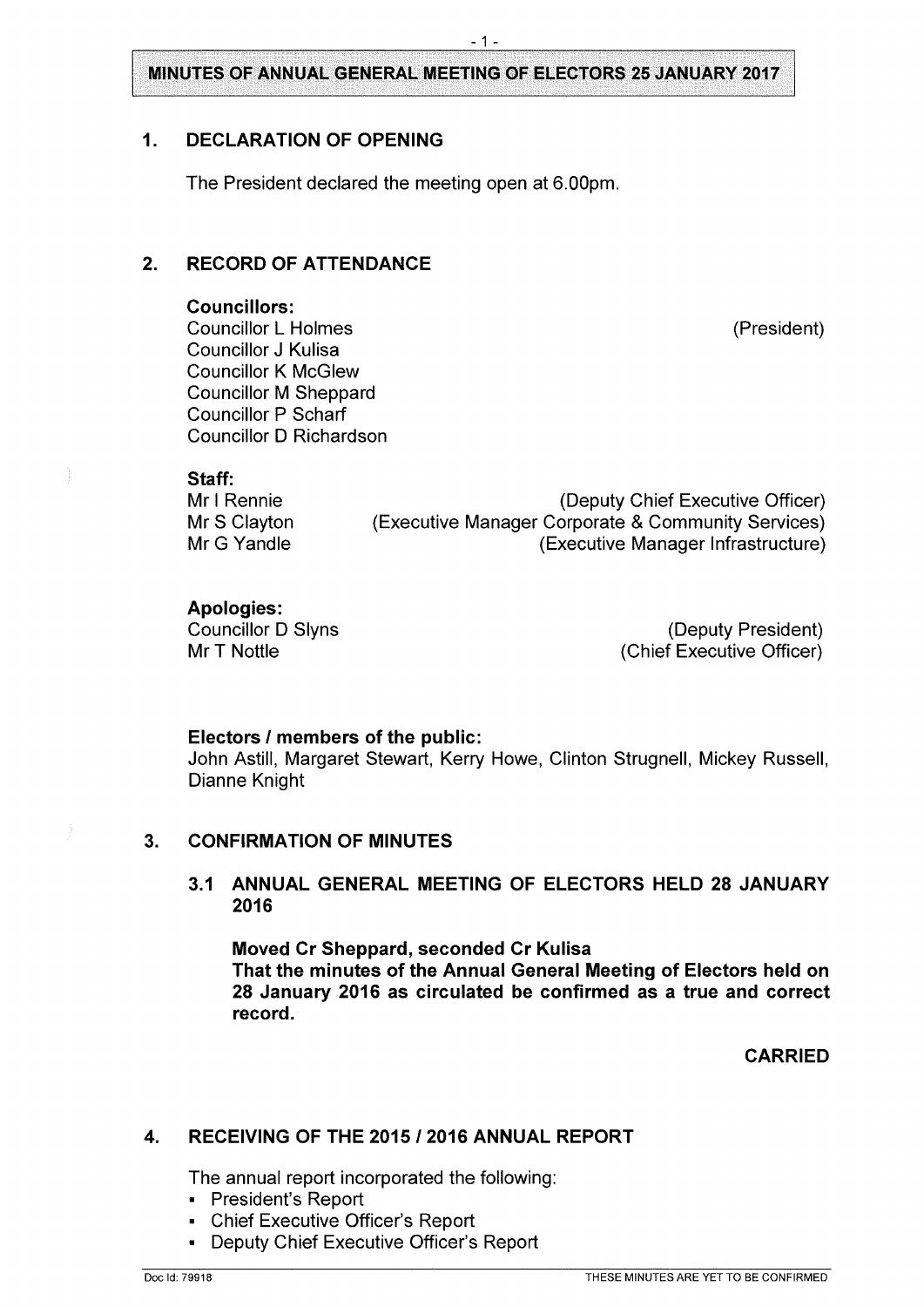#### **MINUTES OF ANNUAL GENERAL MEETING OF ELECTORS 25 JANUARY 2017**

- Works and Services Report
- **Financial Report**
- Building Services Report
- \* Community Emergency Services Report
- Community Development Report
- Disability Services Report
- « Auditor's Report
- « Annual Financial Statements

#### **Moved Cr Kulisa, seconded Cr Scharf That the annual report for the year 2015 / 2016 as presented be received.**

#### **CARRIED**

#### <span id="page-3-1"></span><span id="page-3-0"></span>**5. GENERAL BUSINESS**

#### **5.1 SPECIFIED AREA RATE - JURIEN BAY**

- **Q.** *Mr Clinton Strugnell asked how many payments were still due on the specified area rate for the Jurien Bayjetty specified area rate?*
- *A.* Mr Scott Clayton advised that 16/17 was the final year of the specified area rate on property rates.
- **Q.** *Has the balance accumulated since the loan was taken out?*
- *A.* Yes, Interest which has been allocated to Foreshore Expansion and balance will be used by end of year.

#### <span id="page-3-2"></span>**5.2 MAINTENANCE OF JETTY**

- **Q.** *Mr Clinton Strugnell asked whether future maintenance and renewal has been planned for on the Jurien Bay Jetty?*
- **A.** Mr Scott Clayton advised that whole of life costs had not been calculated specifically for the jetty, however, the Shire's asset management plan estimates maintenance and renewal costs for all its assets of which the jetty is considered as part of this. The aim is that future development and iterations of the plans will be refined and include asset itemisation.

#### <span id="page-3-3"></span>**5.3 CERVANTES RECREATION CENTRE**

- **Q.** *Mr John Astill asked about the renovations / extensions to the Cervantes Recreation Centre*
- **A.** Cr Leslee Holmes advised that the Plans were finished and that Mr Will George was speaking to builders.